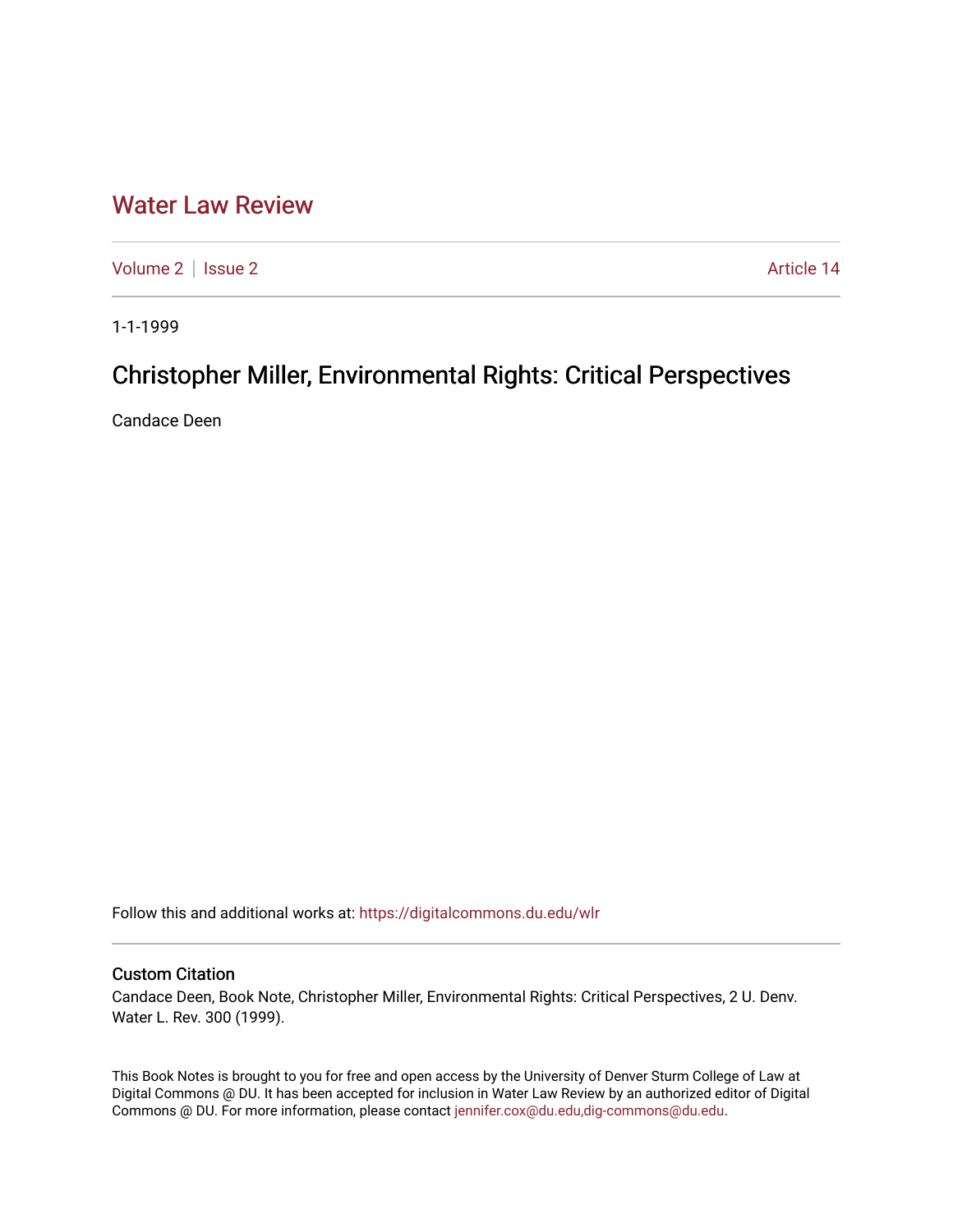### **BOOK NOTES**

**CHRISTOPHER MILLER, ENVIRONMENTAL RIGHTS: CRITICAL PERSPECTIVES,** Routledge, New York, New York **(1998); 218pp; \$85.00;** ISBN 0415-17064-8, hardcover.

Christopher Miller explores the concept of environmental rights as it has emerged through the development of English and European law and policy. The author challenges the anthropocentric view of environmental rights as a derivative of human rights-valued only to the extent ecological constraints threaten human existence, by discussing an emerging ecocentric view-one which gives rights to non-human species, nature, and inanimate objects. *Environmental Rights* offers an academic discussion of a timeless question: does the environment have rights? Miller examines relevant regulations and case law and exemplifies his theories with case studies, charts, and graphs.

The first two chapters examine the concept of environmental rights through the history of environmental law and policy development. Miller briefly discusses Hardin's tragedy of the commons as a precursor to the original environmental remedy in tort trespass and nuisance. His focus then shifts to European case law and regulations that confer environmental rights on European citizens. Miller provides a practical illustration of European citizens' rights in law and policy.

The third chapter surveys the arena in which environmental rights have emerged-town and county planning. Land use planning creates a forum for debate between individual rights and environmental rights. Again, Miller provides case studies that demonstrate the importance of planning when structuring arguments for environmental rights.

The next five chapters explore various areas of environmental concern and the development of individual rights in each area. Chapter Four focuses on clean air—both as a basic human right and as an environmental right-and the methods employed to regulate air pollution. Chapter Five provides a similar critique of clean water, analyzing five European directives. In Chapter Six, Miller concentrates on radiation by examining statutes, case law, and international efforts. He addresses land protection in Chapter Seven. After discussing the potential conflict of property rights and environmental rights, he focuses on liability for environmental damage. Chapter Eight discusses the protection of landscapes, species, and habitats through methods such as parks, planning, and European Community directives. Miller exemplifies this conflict of rights by briefly explaining the clash between the protected spotted owl and the Pacific Northwest timber industry.